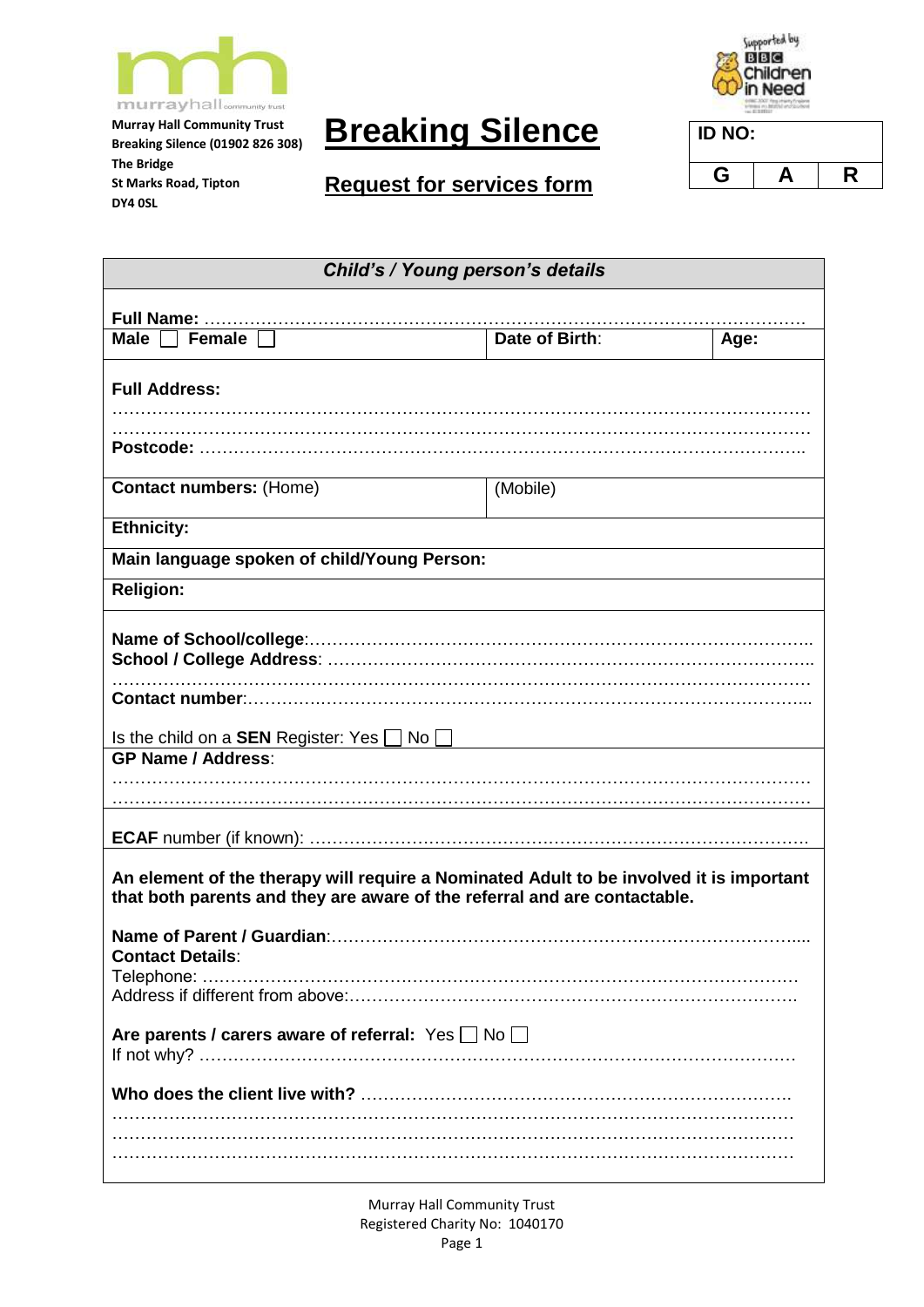



**Murray Hall Community Trust Breaking Silence (01902 826 308) The Bridge St Marks Road, Tipton DY4 0SL**

Who is the **Nominated Adult** who shall attend the final sessions **(Please note that this person must be over the age of 18 years): Name**:………………………………………………………………………………………………… **Relationship to young person**: ……………………………………………………………………. **Contact Telephone:** ………………………………………………………………………………… **Contact Address:** …………………………………………………………………………………… *Referrer Details* **Full name:** ……………………………………………………………………………………………. **Role / Relationship with young person:** ………………………………………………………… **Your Agency / Organisation Address:**  ………………………………………………………………………………………………………….. ………………………………………………………………………………………………………….. Phone Number: **Email: Date** referral completed and submitted:

| <b>Further details</b>                                              |        |  |
|---------------------------------------------------------------------|--------|--|
| Is the young person on a child protection plan?                     | Yes/No |  |
| Is the client accessing CAMHS?                                      | Yes/No |  |
| Does the young person have any disabilities?                        | Yes/No |  |
| Is the young person on any medication?                              | Yes/No |  |
| Are the police currently involved?                                  | Yes/No |  |
| Has the young person accessed counselling/therapy before?           | Yes/No |  |
| Have the social services been involved with the client in the past? | Yes/No |  |
| Are health and social care involved with the young person?          | Yes/No |  |
| Has there been an attempt to self-harm in the last 3months?         | Yes/No |  |
| If you have answered yes to any of the above please elaborate:      |        |  |

## *Nature and details of Self harm*

Please record past issues & problems / difficulties they are presenting currently (PLEASE PROVIDE AS MUCH INFORMATION AS POSSIBLE).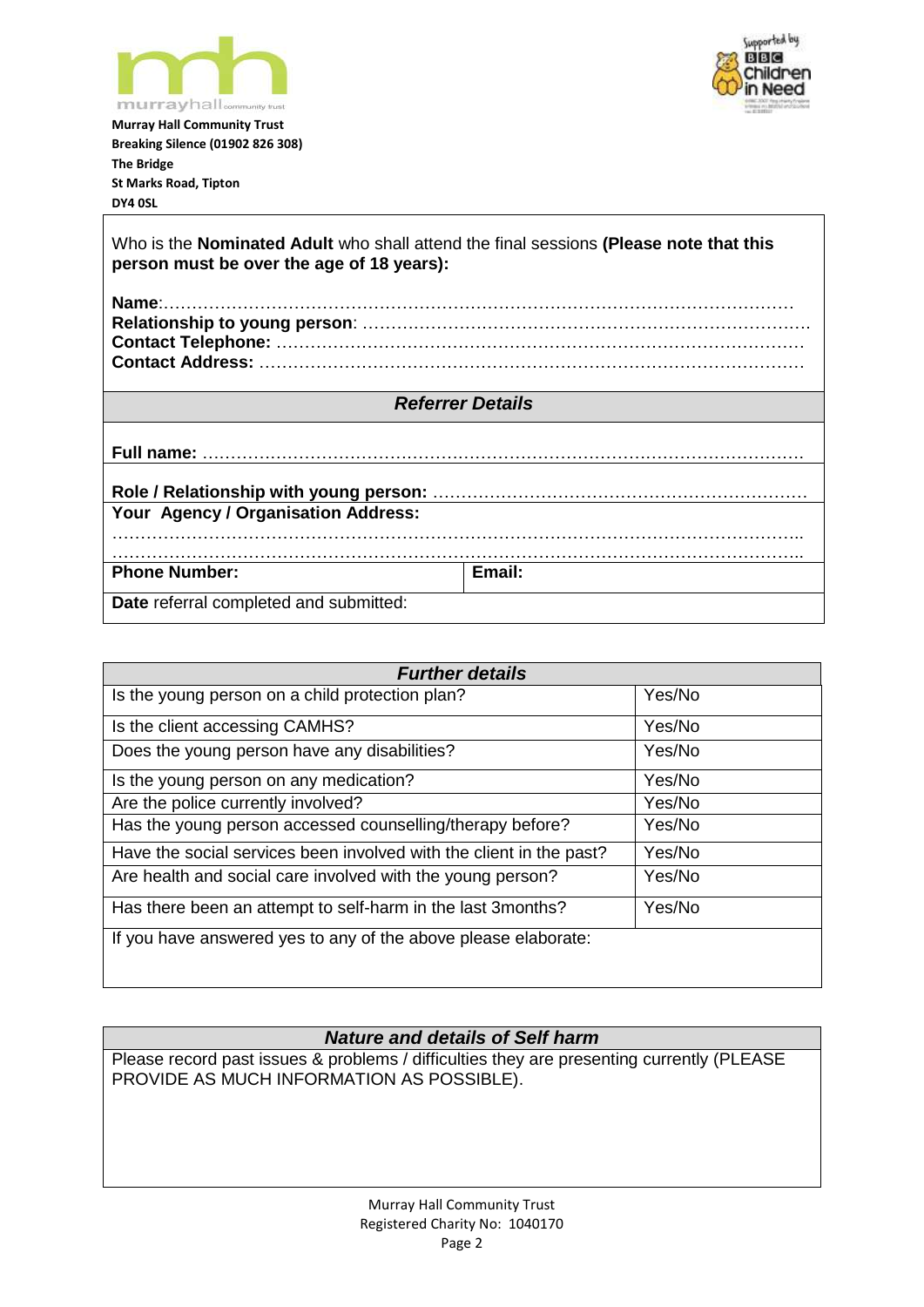



**Murray Hall Community Trust Breaking Silence (01902 826 308) The Bridge St Marks Road, Tipton DY4 0SL**

**RISKS:** Please outline any known **risks to self or others**, and state if these are **current or historical**. Risks can include: suicidal attempts/thoughts; substance misuse; violence to others; inappropriate/risky sexual behaviours.

| Known risks:                                                                                                     | Time line: Y/N    |
|------------------------------------------------------------------------------------------------------------------|-------------------|
| To self and others                                                                                               | Current/          |
|                                                                                                                  | <b>Historical</b> |
| How often do they self-harm? (If known)                                                                          |                   |
|                                                                                                                  |                   |
| Does the client have any suicidal thoughts?                                                                      |                   |
|                                                                                                                  |                   |
| Has there been an attempt to take their own life in the last 6 months? (If yes                                   |                   |
| please give details)                                                                                             |                   |
| Is there any risk to staff? (If yes please give details)                                                         |                   |
|                                                                                                                  |                   |
| Are there any other issues we should be made aware of? (ie. Substance misuse,                                    |                   |
| history of abuse, mental health, family violence, bereavement and loss, police<br>involvement, child protection) |                   |
|                                                                                                                  |                   |
| Please use a continuation sheet if required.                                                                     |                   |
|                                                                                                                  |                   |
|                                                                                                                  |                   |

| Other key professionals involved in supporting the client |  |  |
|-----------------------------------------------------------|--|--|
| Name of organisation:                                     |  |  |
| <b>Contact name:</b>                                      |  |  |
| Address:                                                  |  |  |
|                                                           |  |  |
| Phone number:                                             |  |  |
| Email address:                                            |  |  |
|                                                           |  |  |

| Name of organisation: |
|-----------------------|
| <b>Contact name:</b>  |
| Address:              |
|                       |
| Phone number:         |
| Email address:        |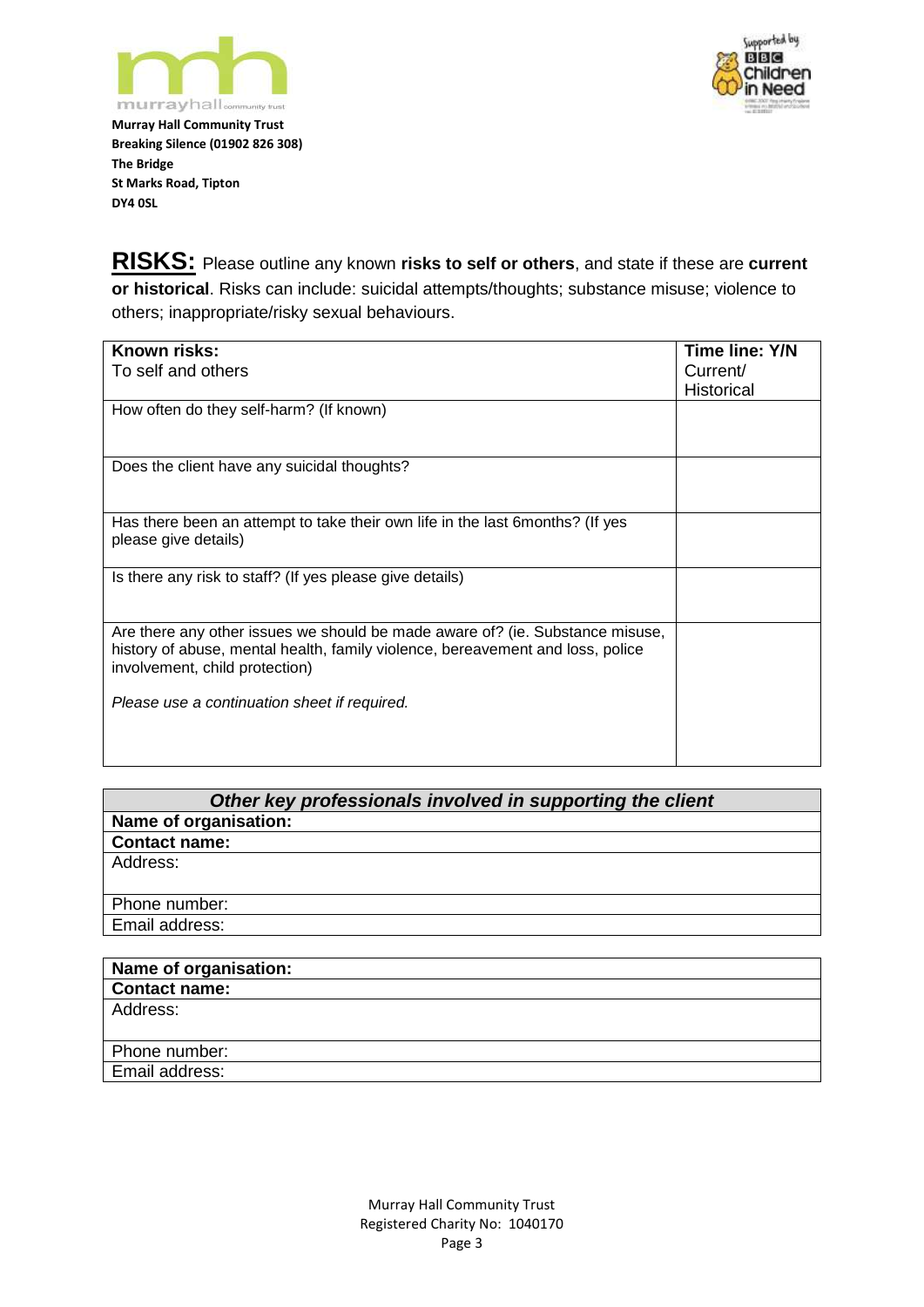| murrayhall <sub>community trust</sub>                          | Supported bu |  |
|----------------------------------------------------------------|--------------|--|
| <b>Murray Hall Community Trust</b>                             |              |  |
| <b>Breaking Silence (01902 826 308)</b>                        |              |  |
| <b>The Bridge</b>                                              |              |  |
| <b>St Marks Road, Tipton</b>                                   |              |  |
| DY4 OSL                                                        |              |  |
| Preferred method of contact for liaison / appointments         |              |  |
| <b>Referrer</b><br><b>Parent</b><br>Phone<br>Post              | E-mail       |  |
| <b>Preferred location / venue for appointments</b>             |              |  |
| MHCT Office $\Box$<br>School $\Box$<br>Local Children's Centre |              |  |
| Other:                                                         |              |  |

**CONSENT**: Please note that consent shall be **required to process** the **referral** request. If a referral is sent via email or telephone an electronic signature shall have to be sent for the supporting consent. Alternately a paper copy can be sent to the MHCT office.

## **Young Persons Consent for Counselling / Therapy 7-18 years**

You have the right to withdraw/change your mind at any time, including after you have signed this form.

**I agree** to Breaking Silence supporting me and I **confirm** that I fully **understand** the nature of support I will be receiving.

**I understand** that I will have the opportunity to discuss the details of the support with the Counsellor or Therapist before the sessions begins.

Parent/Carer (**if under 13 years**)

|--|--|